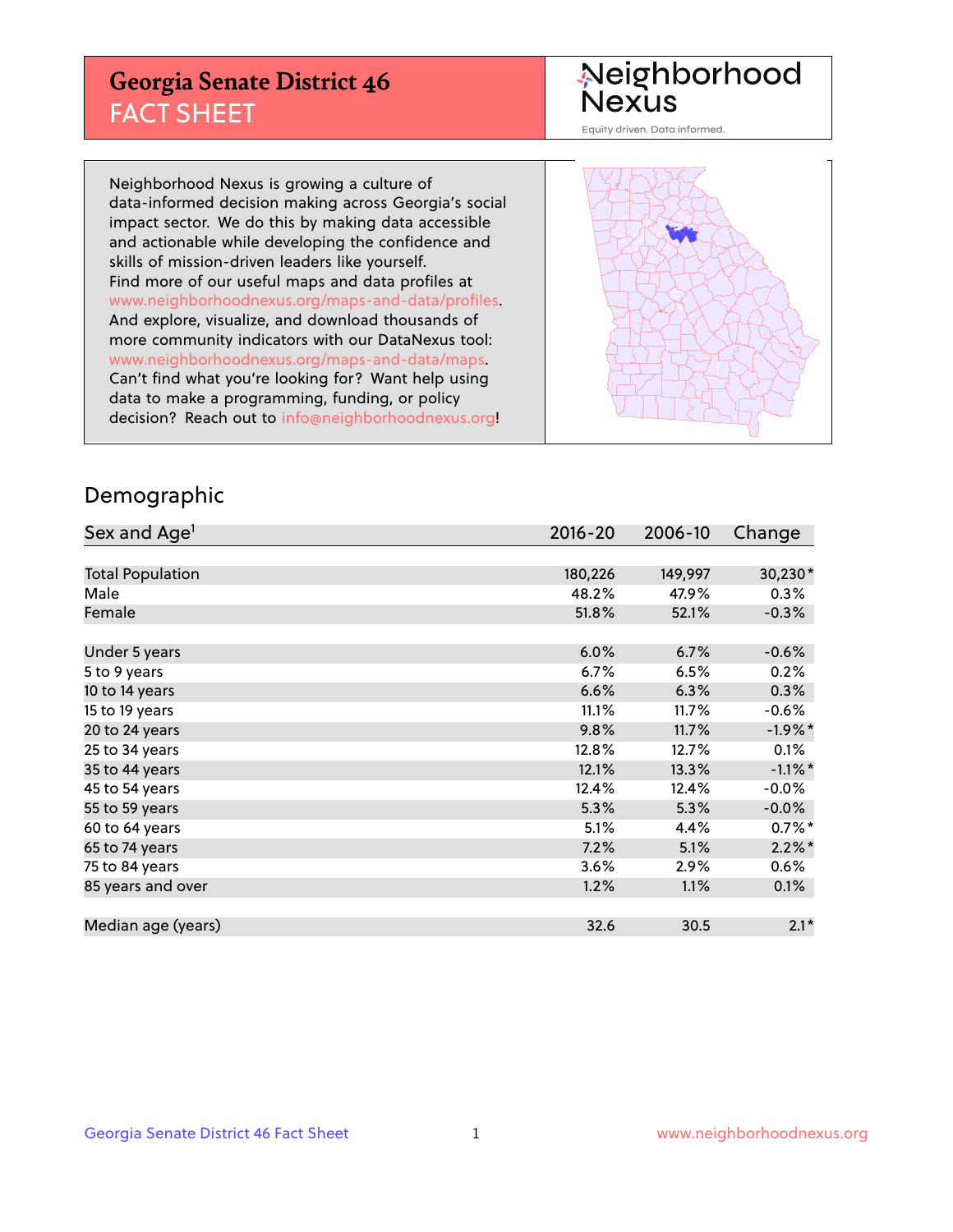## Demographic, continued...

| Race <sup>2</sup>                                            | $2016 - 20$ | 2006-10 | Change      |
|--------------------------------------------------------------|-------------|---------|-------------|
| <b>Total population</b>                                      | 180,226     | 149,997 | 30,230*     |
| One race                                                     | 97.3%       | 98.7%   | $-1.5%$ *   |
| White                                                        | 72.7%       | 76.2%   | $-3.5%$ *   |
| <b>Black or African American</b>                             | 18.8%       | 17.0%   | $1.8\%$ *   |
| American Indian and Alaska Native                            | 0.1%        | 0.2%    | $-0.1%$     |
| Asian                                                        | 3.6%        | 3.4%    | 0.2%        |
| Native Hawaiian and Other Pacific Islander                   | 0.0%        | 0.0%    | 0.0%        |
| Some other race                                              | 2.0%        | 1.9%    | 0.1%        |
| Two or more races                                            | 2.7%        | 1.3%    | $1.5\%$ *   |
| Race alone or in combination with other race(s) <sup>3</sup> | $2016 - 20$ | 2006-10 | Change      |
| Total population                                             | 180,226     | 149,997 | 30,230*     |
| White                                                        | 75.1%       | 77.3%   | $-2.1\%$ *  |
| <b>Black or African American</b>                             | 19.8%       | 17.5%   | $2.3\%$ *   |
| American Indian and Alaska Native                            | 0.4%        | 0.5%    | $-0.1%$     |
| Asian                                                        | 4.4%        | 3.8%    | 0.5%        |
| Native Hawaiian and Other Pacific Islander                   | 0.1%        | 0.0%    | 0.0%        |
| Some other race                                              | 3.0%        | 2.2%    | 0.8%        |
|                                                              |             |         |             |
| Hispanic or Latino and Race <sup>4</sup>                     | $2016 - 20$ | 2006-10 | Change      |
| <b>Total population</b>                                      | 180,226     | 149,997 | 30,230*     |
| Hispanic or Latino (of any race)                             | 6.9%        | 4.8%    | $2.1\%$ *   |
| Not Hispanic or Latino                                       | 93.1%       | 95.2%   | $-2.1\%$ *  |
| White alone                                                  | 68.5%       | 73.6%   | $-5.1\%$ *  |
| Black or African American alone                              | 18.8%       | 16.9%   | $1.9\%$ *   |
| American Indian and Alaska Native alone                      | 0.1%        | 0.2%    | $-0.1%$     |
| Asian alone                                                  | 3.6%        | 3.4%    | 0.2%        |
| Native Hawaiian and Other Pacific Islander alone             | 0.0%        | 0.0%    | 0.0%        |
| Some other race alone                                        | 0.4%        | 0.1%    | 0.2%        |
| Two or more races                                            | 1.7%        | 1.0%    | $0.7%$ *    |
| U.S. Citizenship Status <sup>5</sup>                         | 2016-20     | 2006-10 | Change      |
|                                                              |             |         |             |
| Foreign-born population                                      | 14,597      | 11,027  | 3,570*      |
| Naturalized U.S. citizen                                     | 53.9%       | 36.1%   | 17.8%*      |
| Not a U.S. citizen                                           | 46.1%       | 63.9%   | $-17.8\%$ * |
| Citizen, Voting Age Population <sup>6</sup>                  | $2016 - 20$ | 2006-10 | Change      |
| Citizen, 18 and over population                              | 132,234     | 108,201 | 24,034*     |
| Male                                                         | 46.9%       | 46.7%   | 0.2%        |
| Female                                                       | 53.1%       | 53.3%   | $-0.2%$     |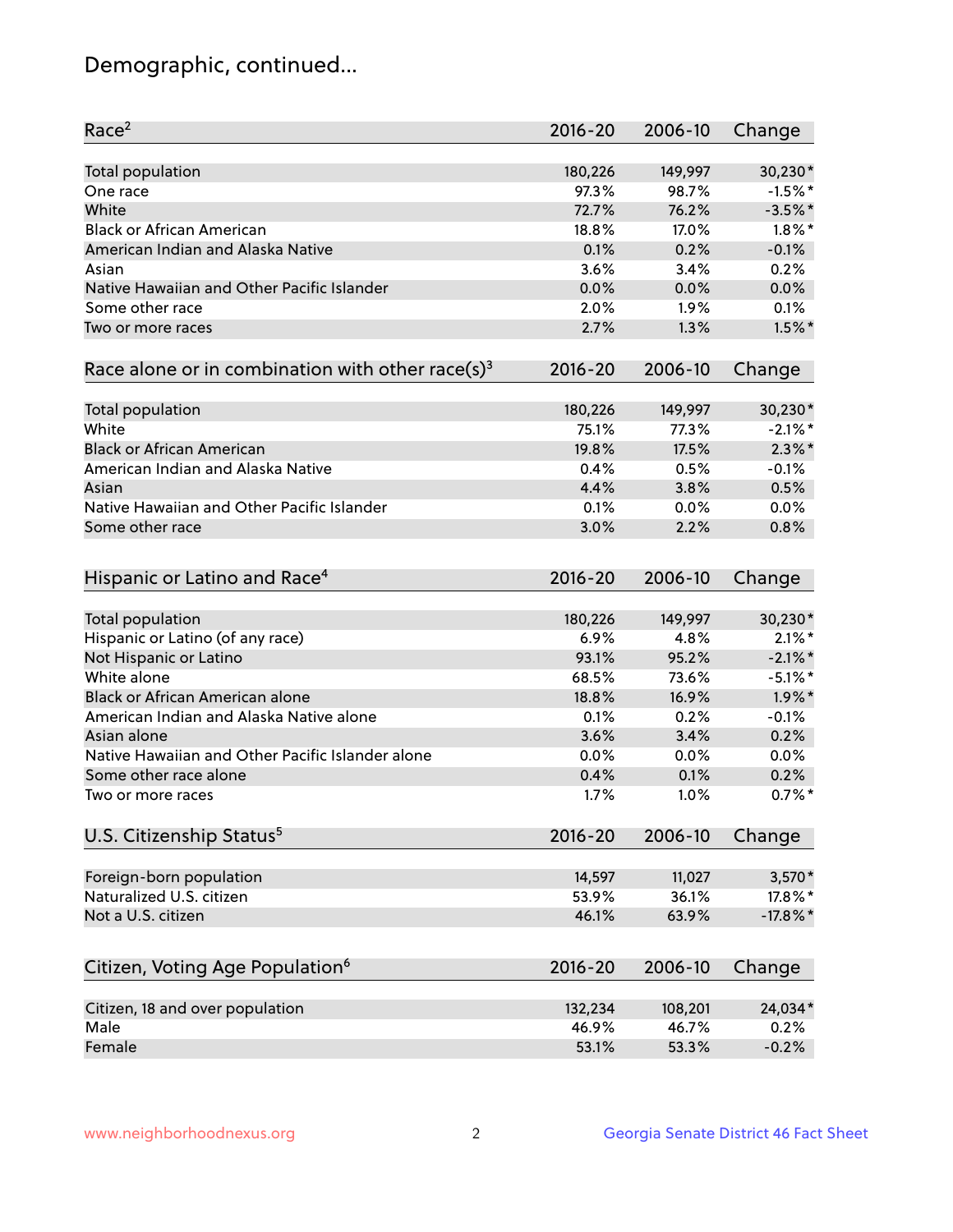#### Economic

| Income <sup>7</sup>                                 | $2016 - 20$ | 2006-10 | Change     |
|-----------------------------------------------------|-------------|---------|------------|
|                                                     |             |         |            |
| All households                                      | 61,568      | 51,638  | 9,930*     |
| Less than \$10,000                                  | 6.8%        | 11.0%   | $-4.3\%$ * |
| \$10,000 to \$14,999                                | 4.3%        | 5.7%    | $-1.4\%$ * |
| \$15,000 to \$24,999                                | 8.0%        | 10.0%   | $-2.0\%$ * |
| \$25,000 to \$34,999                                | 7.7%        | 9.0%    | $-1.3%$    |
| \$35,000 to \$49,999                                | 11.8%       | 13.2%   | $-1.4%$    |
| \$50,000 to \$74,999                                | 17.3%       | 18.6%   | $-1.3%$    |
| \$75,000 to \$99,999                                | 13.0%       | 12.3%   | 0.7%       |
| \$100,000 to \$149,999                              | 16.7%       | 12.0%   | 4.6%*      |
| \$150,000 to \$199,999                              | 7.2%        | 4.5%    | $2.7\%$ *  |
| \$200,000 or more                                   | 7.2%        | 3.7%    | $3.6\%$ *  |
| Median household income (dollars)                   | 65,970      | 51,336  | 14,634*    |
| Mean household income (dollars)                     | 92,316      | 67,555  | 24,762*    |
| With earnings                                       | 82.6%       | 82.9%   | $-0.3%$    |
| Mean earnings (dollars)                             | 88,992      | 67,370  | 21,621*    |
| <b>With Social Security</b>                         | 27.6%       | 22.5%   | $5.1\%$ *  |
| Mean Social Security income (dollars)               | 20,083      | 15,284  | 4,799*     |
| With retirement income                              | 19.8%       | 14.1%   | $5.7\%$ *  |
| Mean retirement income (dollars)                    | 33,821      | 27,325  | 6,496*     |
| With Supplemental Security Income                   | $3.8\%$     | 3.5%    | 0.3%       |
| Mean Supplemental Security Income (dollars)         | 6,964       | 7,790   | $-826$     |
| With cash public assistance income                  | 1.3%        | 1.2%    | 0.0%       |
| Mean cash public assistance income (dollars)        | 1,019       | 2,703   | $-1,684$   |
| With Food Stamp/SNAP benefits in the past 12 months | 8.4%        | 7.2%    | 1.1%       |
|                                                     |             |         |            |
| Families                                            | 41,538      | 34,903  | $6,635*$   |
| Less than \$10,000                                  | $3.3\%$     | 4.7%    | $-1.5%$    |
| \$10,000 to \$14,999                                | 2.3%        | 3.1%    | $-0.7%$    |
| \$15,000 to \$24,999                                | 4.7%        | 6.8%    | $-2.1%$    |
| \$25,000 to \$34,999                                | 5.1%        | 8.7%    | $-3.7\%$ * |
| \$35,000 to \$49,999                                | 10.9%       | 13.0%   | $-2.1%$    |
| \$50,000 to \$74,999                                | 17.4%       | 21.2%   | $-3.8\%$ * |
| \$75,000 to \$99,999                                | 15.2%       | 15.6%   | $-0.4%$    |
| \$100,000 to \$149,999                              | 21.3%       | 15.5%   | $5.8\%$ *  |
| \$150,000 to \$199,999                              | 9.8%        | 6.4%    | $3.4\%$ *  |
| \$200,000 or more                                   | 10.0%       | 4.9%    | $5.0\%$ *  |
| Median family income (dollars)                      | 85,326      | 65,619  | 19,707*    |
| Mean family income (dollars)                        | 113,814     | 82,485  | 31,329*    |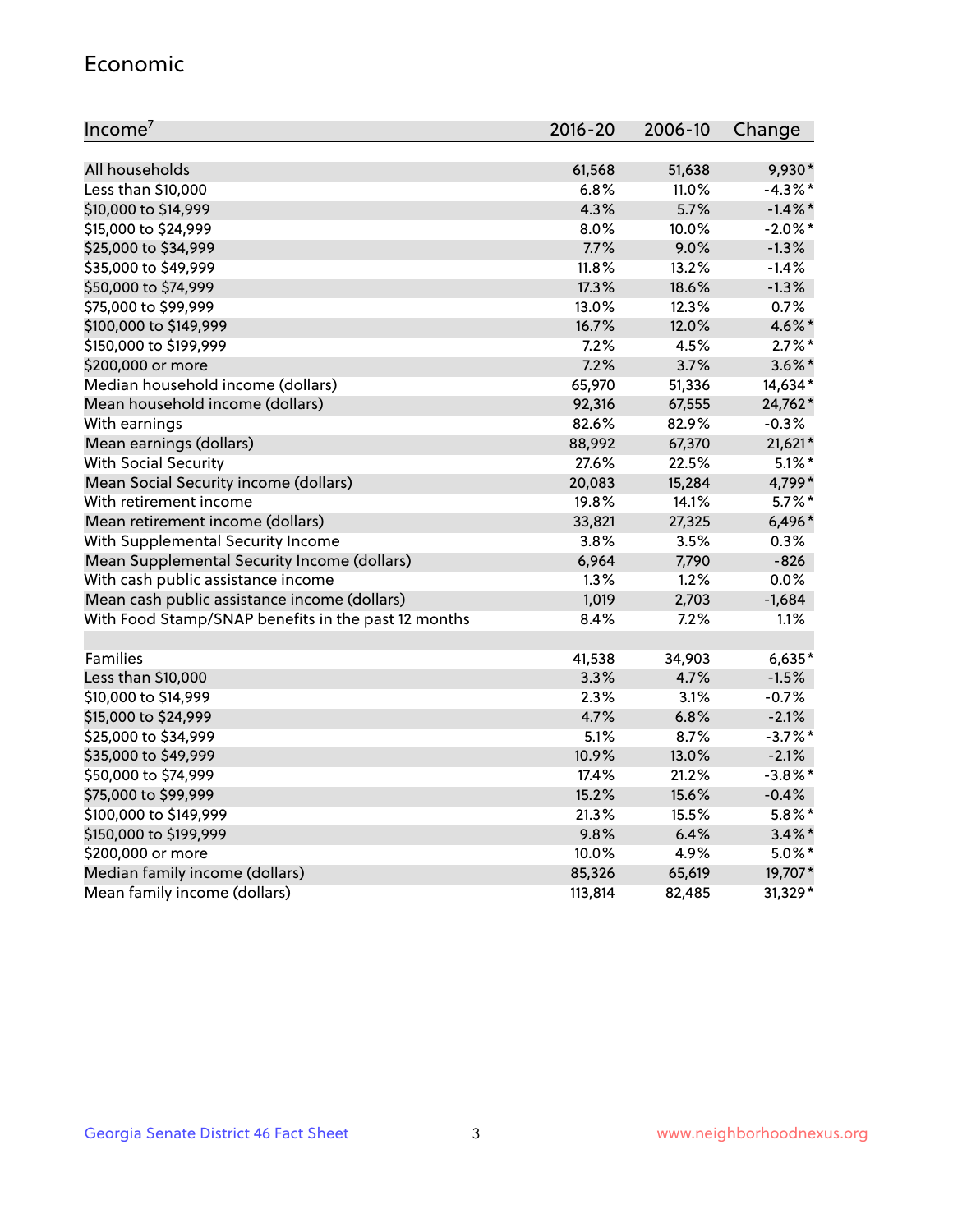## Economic, continued...

| Income, continued <sup>8</sup>                                        | $2016 - 20$ | 2006-10 | Change     |
|-----------------------------------------------------------------------|-------------|---------|------------|
|                                                                       |             |         |            |
| Nonfamily households                                                  | 20,030      | 16,735  | $3,295*$   |
| Median nonfamily income (dollars)                                     | 32,794      | 22,550  | 10,244*    |
| Mean nonfamily income (dollars)                                       | 44,179      | 34,049  | 10,131*    |
| Median earnings for workers (dollars)                                 | 31,195      | 24,852  | $6,343*$   |
| Median earnings for male full-time, year-round workers                | 54,179      | 46,744  | 7,435*     |
| (dollars)                                                             |             |         |            |
| Median earnings for female full-time, year-round workers<br>(dollars) | 42,231      | 34,453  | 7,779*     |
| Per capita income (dollars)                                           | 32,496      | 23,854  | 8,642*     |
|                                                                       |             |         |            |
| Families and People Below Poverty Level <sup>9</sup>                  | $2016 - 20$ | 2006-10 | Change     |
|                                                                       |             |         |            |
| All families                                                          | 8.6%        | 10.0%   | $-1.4%$    |
| With related children under 18 years                                  | 12.4%       | 14.2%   | $-1.8%$    |
| With related children under 5 years only                              | 12.5%       | 16.1%   | $-3.6%$    |
| Married couple families                                               | 3.2%        | 5.1%    | $-1.9%$    |
| With related children under 18 years                                  | 3.4%        | 6.4%    | $-3.1%$    |
| With related children under 5 years only                              | 2.7%        | 8.5%    | $-5.8%$    |
| Families with female householder, no husband present                  | 30.7%       | 33.8%   | $-3.1%$    |
| With related children under 18 years                                  | 39.1%       | 39.7%   | $-0.6%$    |
| With related children under 5 years only                              | 53.7%       | 48.3%   | 5.4%       |
|                                                                       | 14.9%       | 18.3%   | $-3.4\%$ * |
| All people                                                            |             |         |            |
| Under 18 years                                                        | 17.9%       | 17.1%   | 0.8%       |
| Related children under 18 years                                       | 17.8%       | 16.9%   | 0.8%       |
| Related children under 5 years                                        | 20.1%       | 21.4%   | $-1.3%$    |
| Related children 5 to 17 years                                        | 16.9%       | 15.2%   | 1.8%       |
| 18 years and over                                                     | 14.0%       | 18.8%   | $-4.8\%$ * |
| 18 to 64 years                                                        | 15.2%       | 20.0%   | $-4.8\%$ * |
| 65 years and over                                                     | 7.9%        | 10.1%   | $-2.2%$    |
| People in families                                                    | 10.0%       | 11.3%   | $-1.3\%$   |
| Unrelated individuals 15 years and over                               | 36.6%       | 46.4%   | $-9.8\%$ * |
|                                                                       |             |         |            |
| Non-Hispanic white people                                             | 10.8%       | 14.6%   | $-3.8\%$ * |
| Black or African-American people                                      | 26.9%       | 29.9%   | $-3.0%$    |
| Asian people                                                          | 12.9%       | 31.0%   | $-18.1%$   |
| Hispanic or Latino people                                             | 22.0%       | 26.5%   | $-4.5%$    |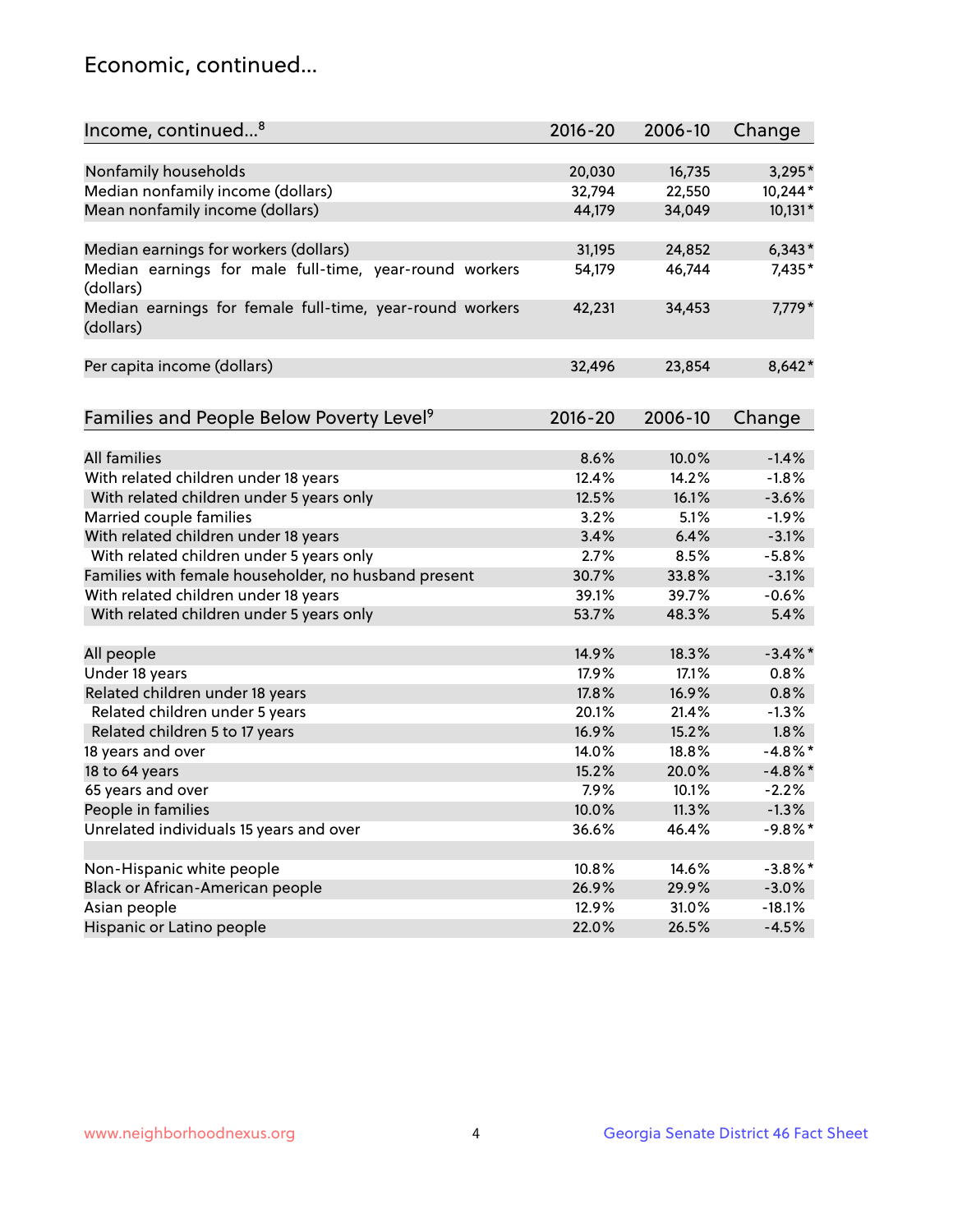## Employment

| Employment Status <sup>10</sup>                               | $2016 - 20$ | 2006-10        | Change    |
|---------------------------------------------------------------|-------------|----------------|-----------|
|                                                               |             |                |           |
| Population 16 years and over<br>In labor force                | 143,160     | 118,644        | 24,516*   |
| Civilian labor force                                          | 62.5%       | 63.0%<br>62.9% | $-0.5%$   |
|                                                               | 62.5%       |                | $-0.4%$   |
| Employed                                                      | 59.3%       | 58.7%          | 0.6%      |
| Unemployed                                                    | 3.2%        | 4.2%           | $-1.0%$   |
| <b>Armed Forces</b>                                           | 0.0%        | 0.1%           | $-0.1%$   |
| Not in labor force                                            | 37.5%       | 37.0%          | 0.5%      |
| Civilian labor force                                          | 89,477      | 74,617         | 14,860*   |
| <b>Unemployment Rate</b>                                      | 5.2%        | 6.7%           | $-1.5%$   |
|                                                               |             |                |           |
| Females 16 years and over                                     | 75,133      | 62,781         | 12,352*   |
| In labor force                                                | 57.2%       | 56.9%          | 0.3%      |
| Civilian labor force                                          | 57.1%       | 56.8%          | 0.3%      |
| Employed                                                      | 53.8%       | 53.4%          | 0.4%      |
|                                                               |             |                |           |
| Own children of the householder under 6 years                 | 13,004      | 11,843         | 1,161     |
| All parents in family in labor force                          | 69.1%       | 63.3%          | 5.8%      |
| Own children of the householder 6 to 17 years                 | 27,056      | 22,084         | 4,972*    |
| All parents in family in labor force                          | 73.7%       | 71.6%          | 2.0%      |
|                                                               |             |                |           |
| Industry <sup>11</sup>                                        | $2016 - 20$ | 2006-10        | Change    |
|                                                               |             |                |           |
| Civilian employed population 16 years and over                | 84,846      | 69,639         | 15,207*   |
| Agriculture, forestry, fishing and hunting, and mining        | 0.7%        | 0.8%           | $-0.1%$   |
| Construction                                                  | 5.9%        | 6.9%           | $-1.0%$   |
| Manufacturing                                                 | 9.3%        | 9.0%           | 0.2%      |
| Wholesale trade                                               | 2.6%        | 3.4%           | $-0.8%$   |
| Retail trade                                                  | 12.6%       | 13.4%          | $-0.8%$   |
| Transportation and warehousing, and utilities                 | 4.8%        | 4.4%           | 0.4%      |
| Information                                                   | 1.3%        | 1.9%           | $-0.6%$   |
| Finance and insurance, and real estate and rental and leasing | 6.6%        | 5.1%           | $1.5\%$ * |
| Professional, scientific, and management, and administrative  | 10.7%       | 8.6%           | $2.1\%$ * |
| and waste management services                                 |             |                |           |
| Educational services, and health care and social assistance   | 27.5%       | 28.4%          | $-0.8%$   |
| Arts, entertainment, and recreation, and accommodation and    | 9.1%        | 8.3%           | 0.8%      |
| food services                                                 |             |                |           |
| Other services, except public administration                  | 4.8%        | 4.7%           | 0.1%      |
| Public administration                                         | 4.1%        | 5.1%           | $-1.0%$   |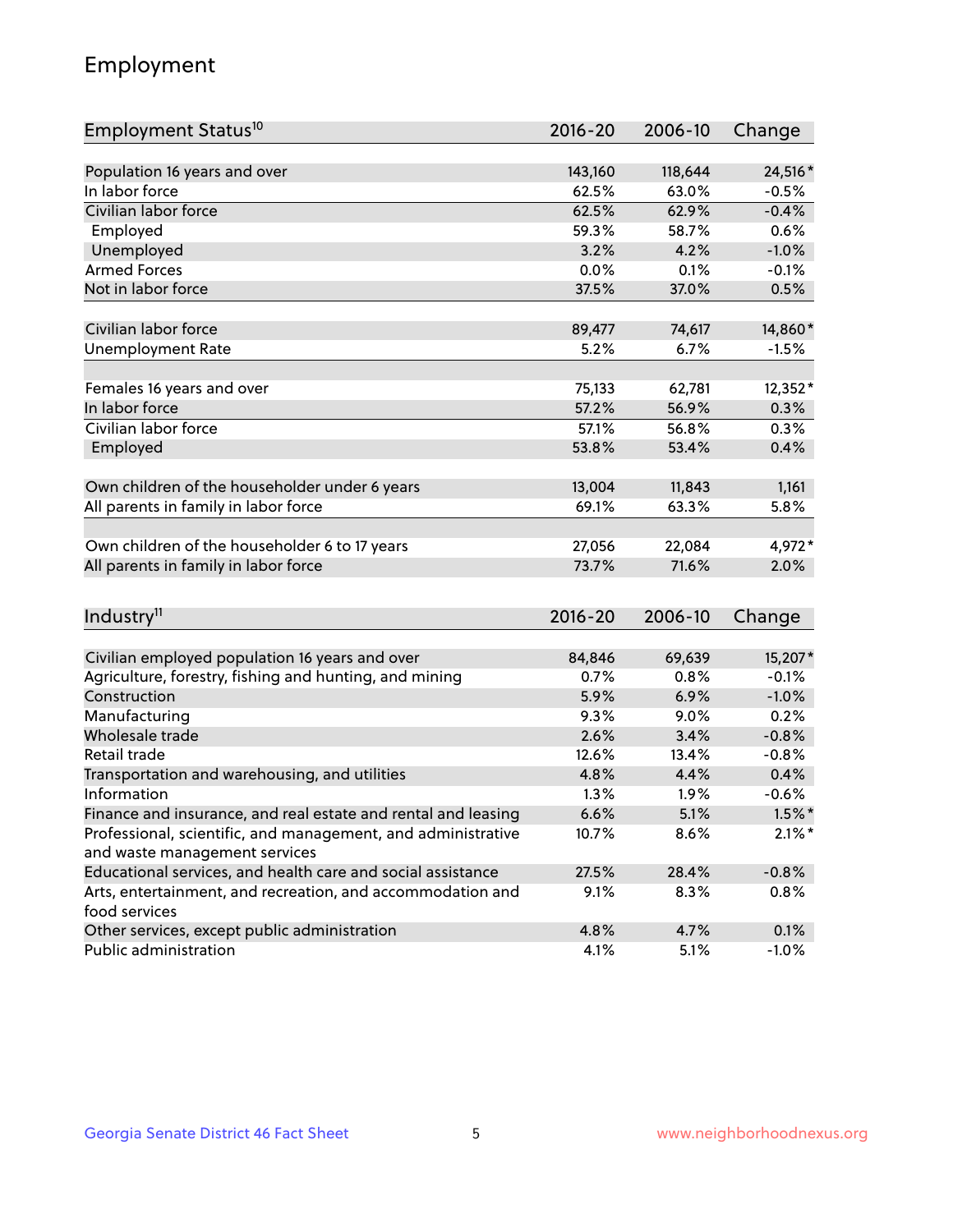## Employment, continued...

| Occupation <sup>12</sup>                                     | $2016 - 20$ | 2006-10 | Change     |
|--------------------------------------------------------------|-------------|---------|------------|
| Civilian employed population 16 years and over               | 84,846      | 69,639  | 15,207*    |
| Management, business, science, and arts occupations          | 41.9%       | 37.6%   | 4.3%*      |
| Service occupations                                          | 15.6%       | 16.4%   | $-0.7%$    |
| Sales and office occupations                                 | 21.1%       | 26.2%   | $-5.1\%$ * |
| Natural<br>and<br>maintenance<br>resources,<br>construction, | 7.8%        | 9.6%    | $-1.7%$ *  |
| occupations                                                  |             |         |            |
| Production, transportation, and material moving occupations  | 13.5%       | 10.2%   | $3.3\%$ *  |
| Class of Worker <sup>13</sup>                                | $2016 - 20$ | 2006-10 | Change     |
|                                                              |             |         |            |
| Civilian employed population 16 years and over               | 84,846      | 69,639  | 15,207*    |
| Private wage and salary workers                              | 73.9%       | 70.1%   | 3.8%       |
| Government workers                                           | 20.3%       | 23.4%   | $-3.2\%$ * |
| Self-employed in own not incorporated business workers       | 5.3%        | 6.1%    | $-0.7%$    |
| Unpaid family workers                                        | 0.5%        | 0.4%    | 0.1%       |
| Job Flows <sup>14</sup>                                      | 2019        | 2010    | Change     |
|                                                              |             |         |            |
| Total Jobs in district                                       | 68,450      | 57,719  | 10,731     |
| Held by residents of district                                | 29.6%       | 29.5%   | 0.1%       |
| Held by non-residents of district                            | 70.4%       | 70.5%   | $-0.1%$    |
| Jobs by Industry Sector <sup>15</sup>                        | 2019        | 2010    | Change     |
|                                                              |             |         |            |
| Total Jobs in district                                       | 68,450      | 57,719  | 10,731     |
| Goods Producing sectors                                      | 10.3%       | 9.2%    | 1.1%       |
| Trade, Transportation, and Utilities sectors                 | 18.7%       | 16.2%   | 2.5%       |
| All Other Services sectors                                   | 71.1%       | 74.6%   | $-3.6%$    |
|                                                              |             |         |            |
| Total Jobs in district held by district residents            | 20,230      | 17,008  | 3,222      |
| <b>Goods Producing sectors</b>                               | 10.7%       | 9.3%    | 1.4%       |
| Trade, Transportation, and Utilities sectors                 | 12.9%       | 12.0%   | 0.8%       |
| All Other Services sectors                                   | 76.5%       | 78.7%   | $-2.2%$    |
|                                                              |             |         |            |
| Jobs by Earnings <sup>16</sup>                               | 2019        | 2010    | Change     |
| Total Jobs in district                                       | 68,450      | 57,719  | 10,731     |
| Jobs with earnings \$1250/month or less                      | 26.5%       | 30.7%   | $-4.2%$    |
|                                                              |             |         |            |
| Jobs with earnings \$1251/month to \$3333/month              | 36.0%       | 41.1%   | $-5.1%$    |
| Jobs with earnings greater than \$3333/month                 | 37.5%       | 28.3%   | 9.3%       |
| Total Jobs in district held by district residents            | 20,230      | 17,008  | 3,222      |
| Jobs with earnings \$1250/month or less                      | 23.2%       | 27.4%   | $-4.3%$    |
| Jobs with earnings \$1251/month to \$3333/month              | 32.0%       | 38.3%   | $-6.3%$    |
| Jobs with earnings greater than \$3333/month                 | 44.8%       | 34.2%   | 10.6%      |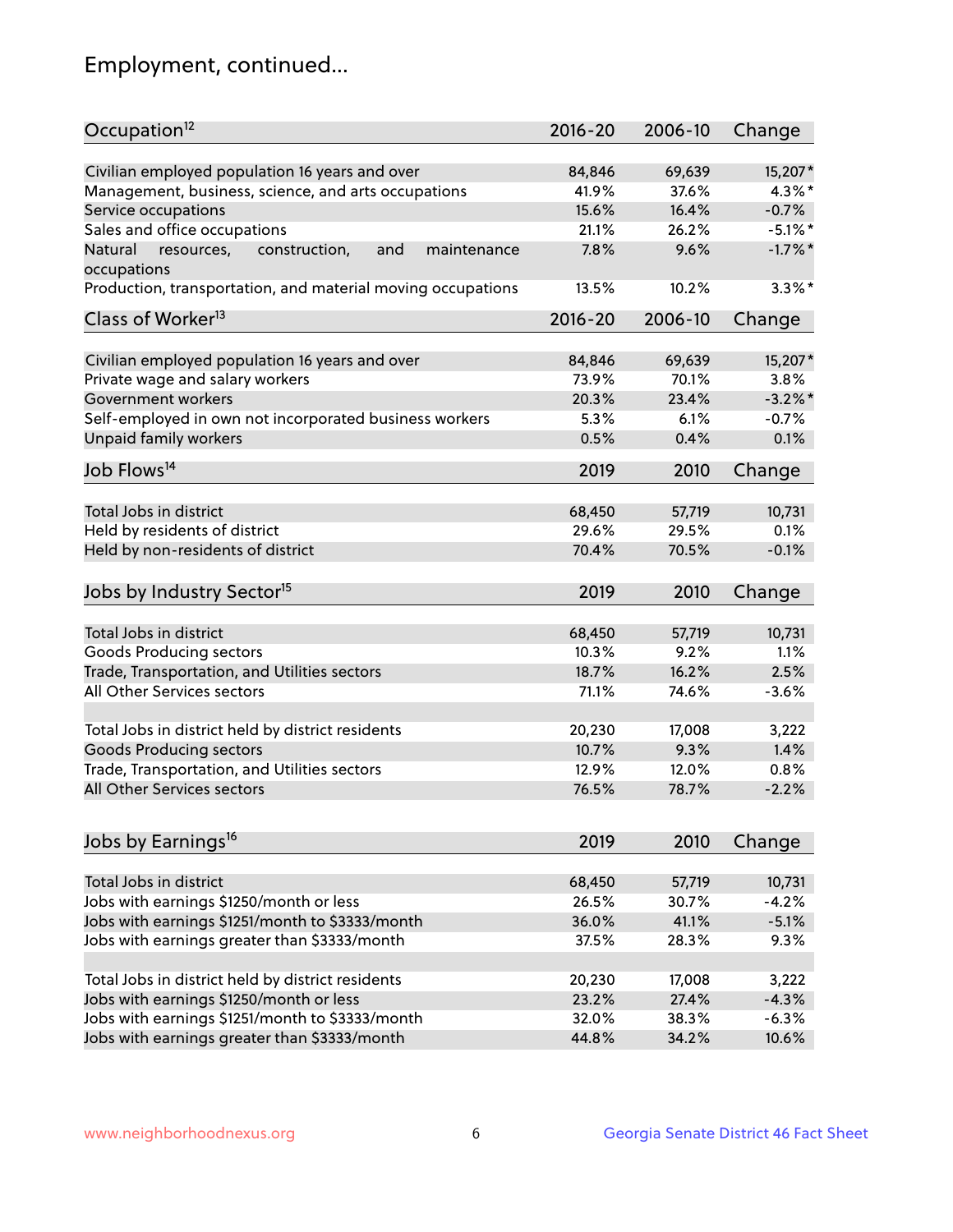## Employment, continued...

| 2019   | 2010   | Change  |
|--------|--------|---------|
|        |        |         |
| 68,450 | 57,719 | 10,731  |
| 26.8%  | 27.3%  | $-0.5%$ |
| 52.2%  | 55.3%  | $-3.0%$ |
| 20.9%  | 17.4%  | 3.5%    |
|        |        |         |
| 20,230 | 17,008 | 3,222   |
| 21.2%  | 21.8%  | $-0.6%$ |
| 55.7%  | 57.7%  | $-2.0%$ |
| 23.1%  | 20.5%  | 2.6%    |
|        |        |         |

#### Education

| School Enrollment <sup>18</sup>                | $2016 - 20$ | 2006-10 | Change     |
|------------------------------------------------|-------------|---------|------------|
|                                                |             |         |            |
| Population 3 years and over enrolled in school | 60,878      | 54,808  | $6,070*$   |
| Nursery school, preschool                      | $5.0\%$     | 5.6%    | $-0.6\%$   |
| Kindergarten                                   | 4.6%        | 3.4%    | $1.2\%$ *  |
| Elementary school (grades 1-8)                 | 30.4%       | 28.1%   | $2.2\%$ *  |
| High school (grades 9-12)                      | 16.1%       | 14.1%   | $2.0\%$ *  |
| College or graduate school                     | 43.9%       | 48.7%   | $-4.8\%$ * |
| Educational Attainment <sup>19</sup>           | $2016 - 20$ | 2006-10 | Change     |
|                                                |             |         |            |
| Population 25 years and over                   | 107,668     | 85,617  | 22,050*    |
| Less than 9th grade                            | 2.7%        | 5.3%    | $-2.5%$    |
| 9th to 12th grade, no diploma                  | 6.6%        | 10.4%   | $-3.8\%$ * |
| High school graduate (includes equivalency)    | 25.4%       | 25.9%   | $-0.6%$    |
| Some college, no degree                        | 19.6%       | 19.8%   | $-0.3%$    |
| Associate's degree                             | 7.4%        | 6.2%    | $1.2\%$ *  |
| Bachelor's degree                              | 20.2%       | 17.5%   | $2.7\%$ *  |
| Graduate or professional degree                | 18.0%       | 14.9%   | $3.2\%$ *  |
|                                                |             |         |            |
| Percent high school graduate or higher         | 90.6%       | 84.4%   | $6.3\%*$   |
| Percent bachelor's degree or higher            | 38.3%       | 32.4%   | $5.9\%$ *  |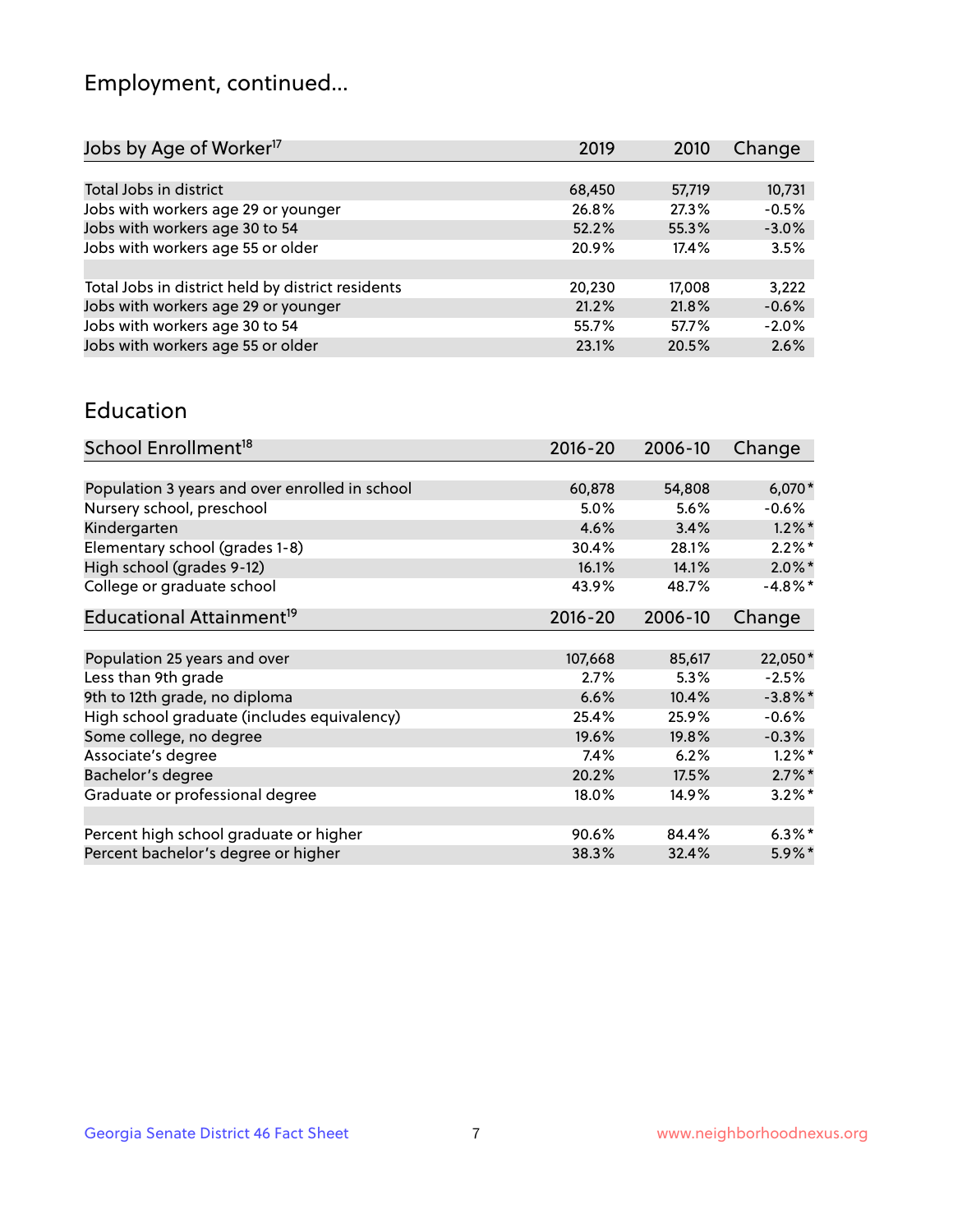## Housing

| Households by Type <sup>20</sup>                     | 2016-20 | 2006-10 | Change                |
|------------------------------------------------------|---------|---------|-----------------------|
|                                                      |         |         |                       |
| <b>Total households</b>                              | 61,568  | 51,638  | 9,930*                |
| Family households (families)                         | 67.5%   | 67.6%   | $-0.1%$               |
| With own children under 18 years                     | 32.9%   | 32.3%   | 0.5%                  |
| Married-couple family                                | 50.8%   | 53.9%   | $-3.1\%$ *            |
| With own children of the householder under 18 years  | 23.6%   | 24.6%   | $-1.0%$               |
| Male householder, no wife present, family            | 3.7%    | 3.2%    | 0.5%                  |
| With own children of the householder under 18 years  | 1.8%    | 1.3%    | 0.5%                  |
| Female householder, no husband present, family       | 13.0%   | 10.5%   | $2.5%$ *              |
| With own children of the householder under 18 years  | 7.4%    | 6.4%    | 1.0%                  |
| Nonfamily households                                 | 32.5%   | 32.4%   | 0.1%                  |
| Householder living alone                             | 24.4%   | 23.6%   | 0.8%                  |
| 65 years and over                                    | 8.9%    | 6.6%    | $2.2\%$ *             |
|                                                      |         |         |                       |
| Households with one or more people under 18 years    | 36.3%   | 35.2%   | 1.0%                  |
| Households with one or more people 65 years and over | 24.7%   | 18.4%   | $6.3\%$ *             |
|                                                      |         |         |                       |
| Average household size                               | 2.74    | 2.71    | 0.03                  |
| Average family size                                  | 3.29    | 3.20    | 0.09                  |
|                                                      |         |         |                       |
| Housing Occupancy <sup>21</sup>                      | 2016-20 | 2006-10 | Change                |
|                                                      |         |         |                       |
| Total housing units                                  | 65,271  | 59,020  | $6,251*$              |
| Occupied housing units                               | 94.3%   | 87.5%   | $6.8\%$ *             |
| Vacant housing units                                 | 5.7%    | 12.5%   | $-6.8\%$ *            |
|                                                      |         |         |                       |
| Homeowner vacancy rate                               | 1.0     | 3.9     | $-2.9*$               |
| Rental vacancy rate                                  | 2.8     | 10.8    | $-7.9*$               |
|                                                      |         |         |                       |
|                                                      |         |         |                       |
| Units in Structure <sup>22</sup>                     | 2016-20 | 2006-10 | Change                |
|                                                      | 65,271  | 59,020  |                       |
| Total housing units<br>1-unit, detached              | 72.9%   | 71.2%   | $6,251*$<br>$1.7\%$ * |
|                                                      |         |         |                       |
| 1-unit, attached                                     | 3.5%    | 2.1%    | $1.4\%$ *             |
| 2 units                                              | 3.1%    | 4.9%    | $-1.8\%$ *            |
| 3 or 4 units                                         | 3.1%    | 3.4%    | $-0.3%$               |
| 5 to 9 units                                         | 3.2%    | 4.0%    | $-0.8%$               |
| 10 to 19 units                                       | 4.5%    | 4.3%    | 0.2%                  |
| 20 or more units                                     | 5.3%    | 5.6%    | $-0.3%$               |
| Mobile home                                          | 4.2%    | 4.5%    | $-0.3%$               |
| Boat, RV, van, etc.                                  | 0.1%    | 0.0%    | 0.1%                  |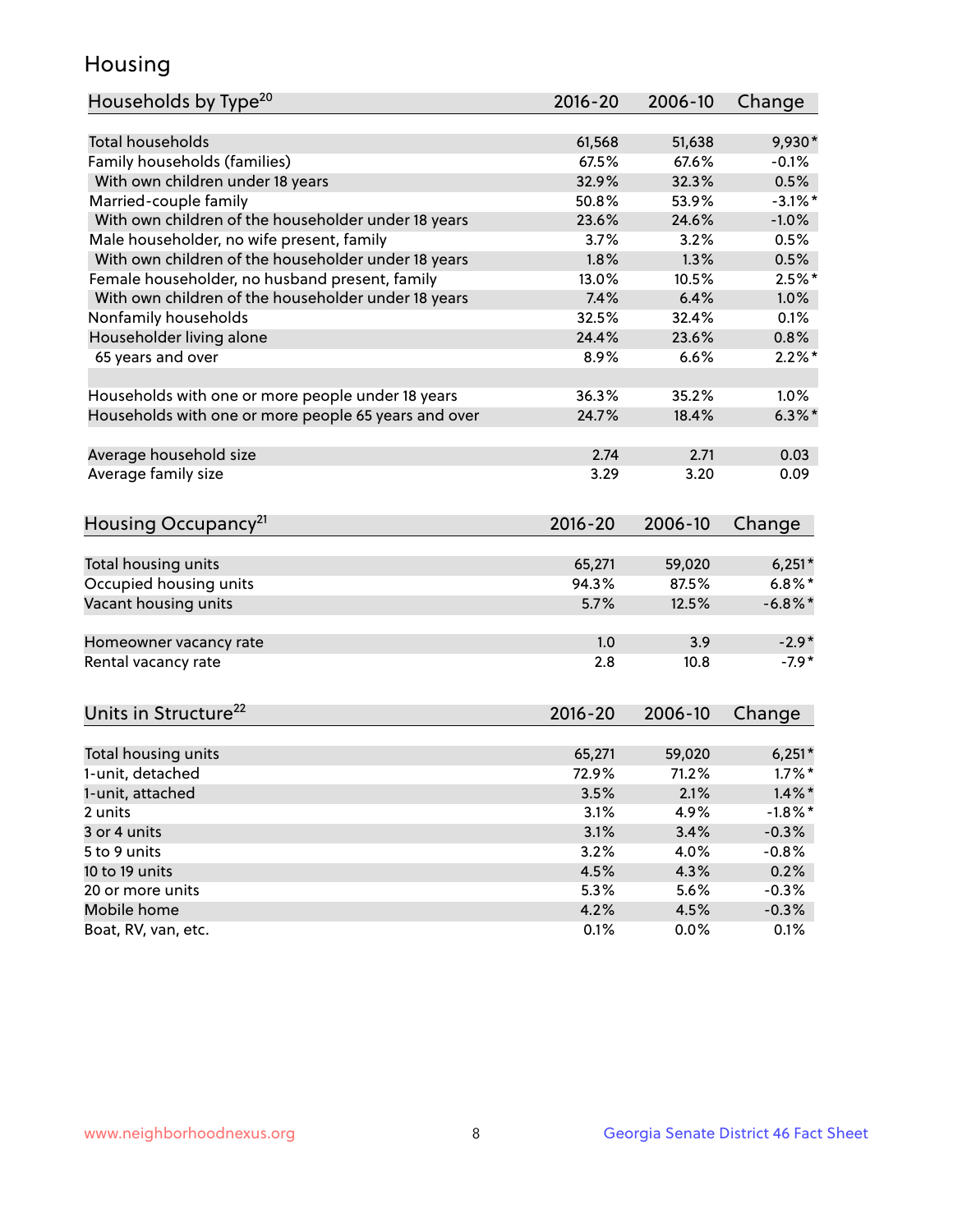## Housing, Continued...

| Year Structure Built <sup>23</sup>             | 2016-20     | 2006-10 | Change      |
|------------------------------------------------|-------------|---------|-------------|
| Total housing units                            | 65,271      | 59,020  | $6,251*$    |
| Built 2014 or later                            | 6.0%        | (X)     | (X)         |
| Built 2010 to 2013                             | 3.2%        | (X)     | (X)         |
| Built 2000 to 2009                             | 24.9%       | 23.6%   | 1.3%        |
| Built 1990 to 1999                             | 23.4%       | 25.1%   | $-1.8%$     |
| Built 1980 to 1989                             | 14.4%       | 16.6%   | $-2.2%$     |
| Built 1970 to 1979                             | 10.8%       | 13.9%   | $-3.0\%$ *  |
| Built 1960 to 1969                             | 7.2%        | 7.7%    | $-0.5%$     |
| Built 1950 to 1959                             | 4.3%        | 5.0%    | $-0.7%$     |
| Built 1940 to 1949                             | 1.6%        | 2.1%    | $-0.5%$     |
| Built 1939 or earlier                          | 4.2%        | 5.9%    | $-1.7%$ *   |
| Housing Tenure <sup>24</sup>                   | $2016 - 20$ | 2006-10 | Change      |
| Occupied housing units                         | 61,568      | 51,638  | 9,930*      |
| Owner-occupied                                 | 64.8%       | 67.2%   | $-2.3\%$ *  |
| Renter-occupied                                | 35.2%       | 32.8%   | $2.3\%*$    |
| Average household size of owner-occupied unit  | 2.88        | 2.80    | $0.08*$     |
| Average household size of renter-occupied unit | 2.48        | 2.53    | $-0.05$     |
| Residence 1 Year Ago <sup>25</sup>             | 2016-20     | 2006-10 | Change      |
| Population 1 year and over                     | 178,264     | 148,048 | 30,215*     |
| Same house                                     | 81.2%       | 78.4%   | $2.8\%*$    |
| Different house in the U.S.                    | 18.4%       | 21.2%   | $-2.8\%$ *  |
| Same county                                    | 6.3%        | 9.5%    | $-3.2\%$ *  |
| Different county                               | 12.1%       | 11.7%   | 0.4%        |
| Same state                                     | 9.2%        | 8.9%    | 0.3%        |
| Different state                                | 2.8%        | 2.8%    | 0.0%        |
| Abroad                                         | 0.4%        | 0.4%    | 0.0%        |
| Value of Housing Unit <sup>26</sup>            | $2016 - 20$ | 2006-10 | Change      |
| Owner-occupied units                           | 39,925      | 34,690  | $5,235*$    |
| Less than \$50,000                             | 3.0%        | 2.8%    | 0.2%        |
| \$50,000 to \$99,999                           | 5.4%        | 7.4%    | $-2.1%$     |
| \$100,000 to \$149,999                         | 11.2%       | 22.2%   | $-11.0\%$ * |
| \$150,000 to \$199,999                         | 18.9%       | 23.0%   | $-4.0\%$ *  |
| \$200,000 to \$299,999                         | 27.8%       | 23.3%   | 4.5%*       |
| \$300,000 to \$499,999                         | 24.4%       | 14.6%   | $9.9\% *$   |
| \$500,000 to \$999,999                         | 7.6%        | 5.4%    | 2.3%        |
| \$1,000,000 or more                            | 1.6%        | 1.3%    | 0.3%        |
| Median (dollars)                               | 234,417     | 185,311 | 49,106*     |
| Mortgage Status <sup>27</sup>                  | $2016 - 20$ | 2006-10 | Change      |
| Owner-occupied units                           | 39,925      | 34,690  | $5,235*$    |
| Housing units with a mortgage                  | 68.0%       | 75.4%   | $-7.4\%$ *  |
| Housing units without a mortgage               | 32.0%       | 24.6%   | $7.4\%$ *   |
|                                                |             |         |             |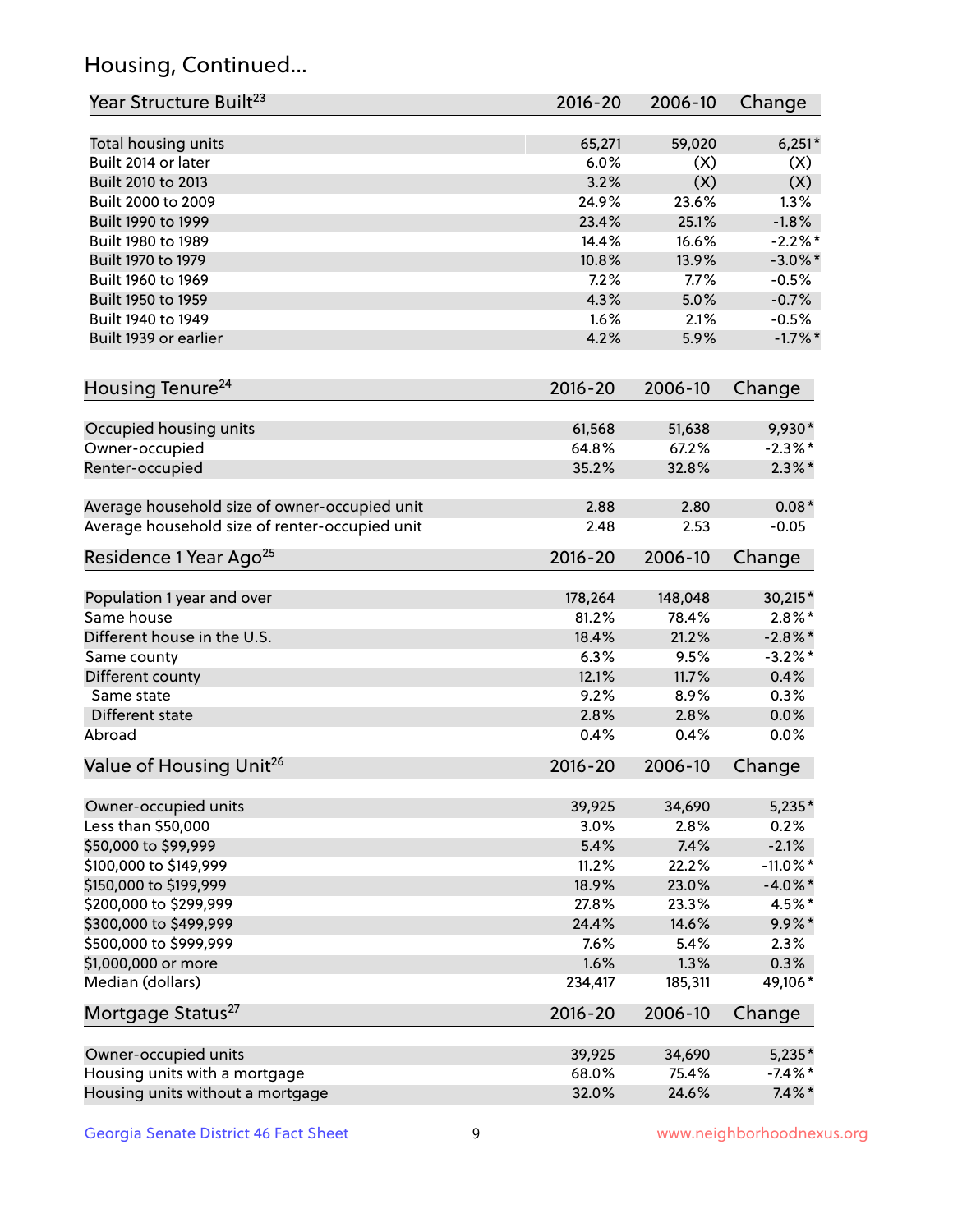## Housing, Continued...

| Selected Monthly Owner Costs <sup>28</sup>                                            | 2016-20     | 2006-10 | Change         |
|---------------------------------------------------------------------------------------|-------------|---------|----------------|
| Housing units with a mortgage                                                         | 27,144      | 26,145  | 999            |
| Less than \$300                                                                       | 0.0%        | 0.2%    | $-0.1%$        |
| \$300 to \$499                                                                        | 0.7%        | 0.8%    | $-0.1%$        |
| \$500 to \$999                                                                        | 13.3%       | 17.0%   | $-3.8%$        |
| \$1,000 to \$1,499                                                                    | 34.0%       | 38.9%   | $-4.8\%$ *     |
| \$1,500 to \$1,999                                                                    | 26.4%       | 22.4%   | 4.0%*          |
| \$2,000 to \$2,999                                                                    | 19.1%       | 15.3%   | $3.8\%$ *      |
| \$3,000 or more                                                                       | 6.6%        | 5.5%    | $1.1\%$        |
| Median (dollars)                                                                      | 1,538       | 1,413   | $125*$         |
|                                                                                       |             |         |                |
| Housing units without a mortgage                                                      | 12,781      | 8,545   | 4,236*         |
| Less than \$150                                                                       | 1.5%        | 2.1%    | $-0.6%$        |
| \$150 to \$249                                                                        | 8.3%        | 13.2%   | $-4.9%$        |
| \$250 to \$349                                                                        | 14.1%       | 25.1%   | $-11.0\%$ *    |
| \$350 to \$499                                                                        | 26.6%       | 27.5%   | $-0.9\%$       |
| \$500 to \$699                                                                        | 27.0%       | 17.9%   | 9.1%           |
| \$700 or more                                                                         | 22.5%       | 14.3%   | $8.2\%$ *      |
| Median (dollars)                                                                      | 497         | 394     | $103*$         |
| Selected Monthly Owner Costs as a Percentage of<br>Household Income <sup>29</sup>     | $2016 - 20$ | 2006-10 | Change         |
| Housing units with a mortgage (excluding units where<br>SMOCAPI cannot be computed)   | 27,022      | 26,013  | 1,008          |
| Less than 20.0 percent                                                                | 52.4%       | 36.3%   | 16.1%*         |
| 20.0 to 24.9 percent                                                                  | 14.6%       | 16.5%   | $-2.0%$        |
| 25.0 to 29.9 percent                                                                  | 10.3%       | 14.2%   | $-4.0\%$ *     |
| 30.0 to 34.9 percent                                                                  | 6.4%        | 9.1%    | $-2.7\%$ *     |
| 35.0 percent or more                                                                  | 16.3%       | 23.8%   | $-7.5%$ *      |
| Not computed                                                                          | 122         | 131     | -9             |
| Housing unit without a mortgage (excluding units where<br>SMOCAPI cannot be computed) | 12,710      | 8,475   | $4,234*$       |
| Less than 10.0 percent                                                                | 53.4%       | 46.0%   | 7.4%           |
| 10.0 to 14.9 percent                                                                  | 17.1%       | 20.8%   | $-3.7%$        |
| 15.0 to 19.9 percent                                                                  | 9.4%        | 8.8%    | 0.6%           |
| 20.0 to 24.9 percent                                                                  | 4.8%        | 7.1%    | $-2.2%$        |
| 25.0 to 29.9 percent                                                                  | 2.7%        | 3.9%    | $-1.1%$        |
| 30.0 to 34.9 percent                                                                  | 2.3%        | 1.9%    | 0.3%           |
| 35.0 percent or more                                                                  | 10.2%       | 11.5%   | $-1.3%$        |
| Not computed                                                                          | 72          | 70      | 2 <sup>2</sup> |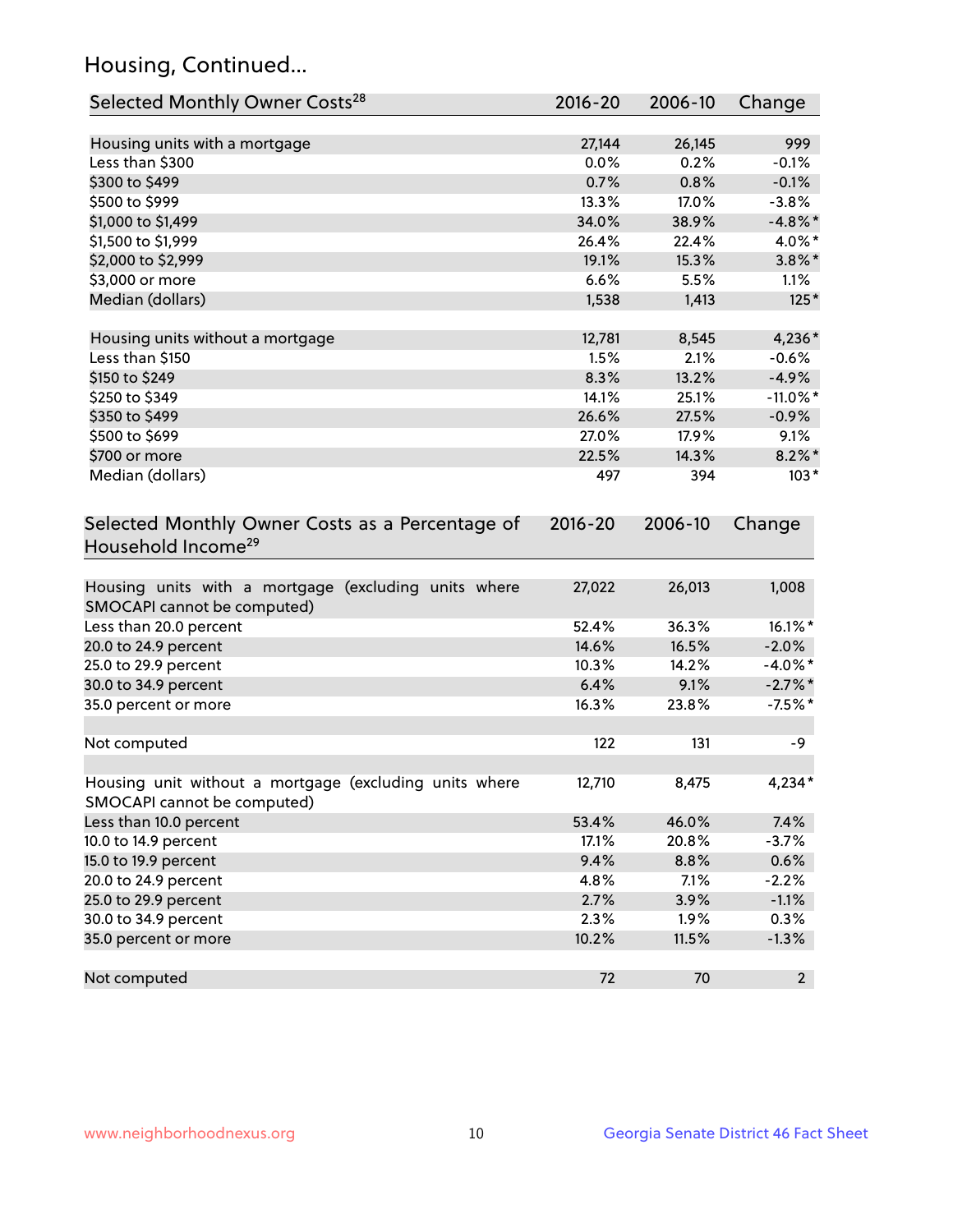## Housing, Continued...

| Gross Rent <sup>30</sup>   | 2016-20 | 2006-10 | Change      |
|----------------------------|---------|---------|-------------|
|                            |         |         |             |
| Occupied units paying rent | 20,840  | 16,052  | 4,788*      |
| Less than \$200            | 1.5%    | 2.4%    | $-0.9%$     |
| \$200 to \$499             | 7.3%    | 14.7%   | $-7.4%$     |
| \$500 to \$749             | 19.0%   | 32.6%   | $-13.6\%$ * |
| \$750 to \$999             | 26.6%   | 25.5%   | 1.1%        |
| \$1,000 to \$1,499         | 32.2%   | 19.0%   | $13.3\%$ *  |
| \$1,500 to \$1,999         | 10.2%   | 5.0%    | $5.2\%$ *   |
| \$2,000 or more            | 3.2%    | 0.8%    | 2.4%        |
| Median (dollars)           | 959     | 805     | $153*$      |
|                            |         |         |             |
| No rent paid               | 803     | 896     | $-94$       |

| Gross Rent as a Percentage of Household Income <sup>31</sup>                   | $2016 - 20$ | 2006-10 | Change    |
|--------------------------------------------------------------------------------|-------------|---------|-----------|
|                                                                                |             |         |           |
| Occupied units paying rent (excluding units where GRAPI<br>cannot be computed) | 20,271      | 15,195  | $5,077*$  |
| Less than 15.0 percent                                                         | 13.0%       | 9.1%    | 3.9%      |
| 15.0 to 19.9 percent                                                           | 14.1%       | 10.4%   | $3.7\%$ * |
| 20.0 to 24.9 percent                                                           | 12.0%       | 12.3%   | $-0.2%$   |
| 25.0 to 29.9 percent                                                           | 11.0%       | 10.3%   | 0.7%      |
| 30.0 to 34.9 percent                                                           | 7.0%        | 8.6%    | $-1.6%$   |
| 35.0 percent or more                                                           | 42.8%       | 49.2%   | $-6.5%$ * |
|                                                                                |             |         |           |
| Not computed                                                                   | 1.372       | 1.754   | $-382$    |

## Transportation

| Commuting to Work <sup>32</sup>           | 2016-20 | 2006-10 | Change    |
|-------------------------------------------|---------|---------|-----------|
|                                           |         |         |           |
| Workers 16 years and over                 | 82,990  | 68,263  | 14,727*   |
| Car, truck, or van - drove alone          | 77.1%   | 78.3%   | $-1.2%$   |
| Car, truck, or van - carpooled            | 8.5%    | 9.9%    | $-1.3%$   |
| Public transportation (excluding taxicab) | $1.4\%$ | 2.0%    | $-0.6%$   |
| Walked                                    | 3.0%    | 3.1%    | $-0.1%$   |
| Other means                               | $1.3\%$ | 1.7%    | $-0.4%$   |
| Worked at home                            | 8.7%    | 5.1%    | $3.6\%$ * |
|                                           |         |         |           |
| Mean travel time to work (minutes)        | 27.4    | 25.7    | $1.7*$    |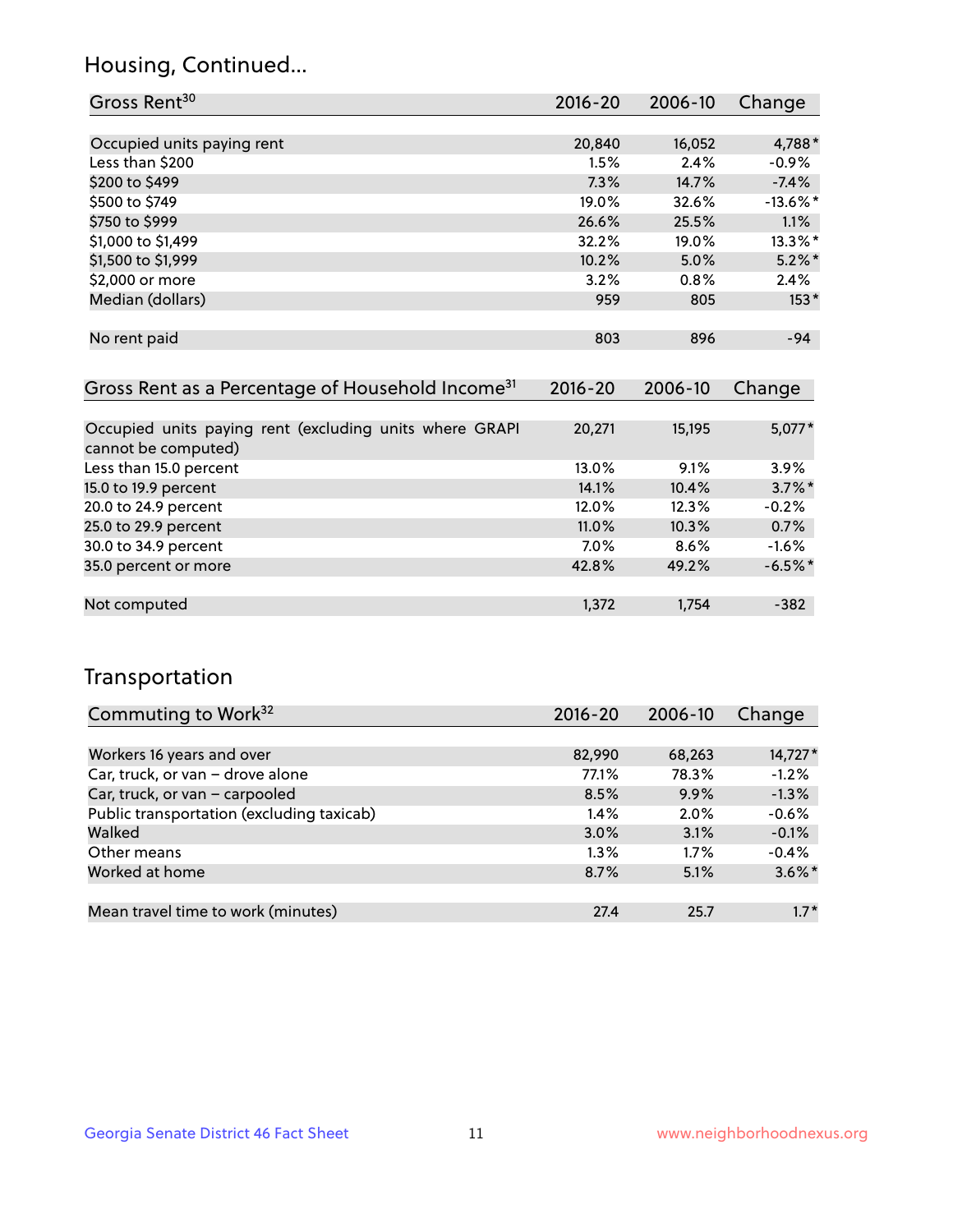## Transportation, Continued...

| Vehicles Available <sup>33</sup> | $2016 - 20$ | 2006-10 | Change   |
|----------------------------------|-------------|---------|----------|
|                                  |             |         |          |
| Occupied housing units           | 61,568      | 51,638  | $9,930*$ |
| No vehicles available            | 4.3%        | 5.9%    | $-1.5%$  |
| 1 vehicle available              | 28.3%       | 28.0%   | 0.3%     |
| 2 vehicles available             | 38.5%       | 38.4%   | 0.1%     |
| 3 or more vehicles available     | 28.9%       | 27.8%   | 1.0%     |

#### Health

| Health Insurance coverage <sup>34</sup>                 | 2016-20 |
|---------------------------------------------------------|---------|
|                                                         |         |
| Civilian Noninstitutionalized Population                | 179,128 |
| With health insurance coverage                          | 89.6%   |
| With private health insurance coverage                  | 73.8%   |
| With public health coverage                             | 25.1%   |
| No health insurance coverage                            | 10.4%   |
| Civilian Noninstitutionalized Population Under 19 years | 48,633  |
| No health insurance coverage                            | 6.2%    |
| Civilian Noninstitutionalized Population 19 to 64 years | 109,279 |
| In labor force:                                         | 82,352  |
| Employed:                                               | 78,296  |
| With health insurance coverage                          | 87.3%   |
| With private health insurance coverage                  | 84.0%   |
| With public coverage                                    | 5.2%    |
| No health insurance coverage                            | 12.7%   |
| Unemployed:                                             | 4,056   |
| With health insurance coverage                          | 64.0%   |
| With private health insurance coverage                  | 49.6%   |
| With public coverage                                    | 17.7%   |
| No health insurance coverage                            | 36.0%   |
| Not in labor force:                                     | 26,927  |
| With health insurance coverage                          | 84.9%   |
| With private health insurance coverage                  | 70.1%   |
| With public coverage                                    | 21.1%   |
| No health insurance coverage                            | 15.1%   |